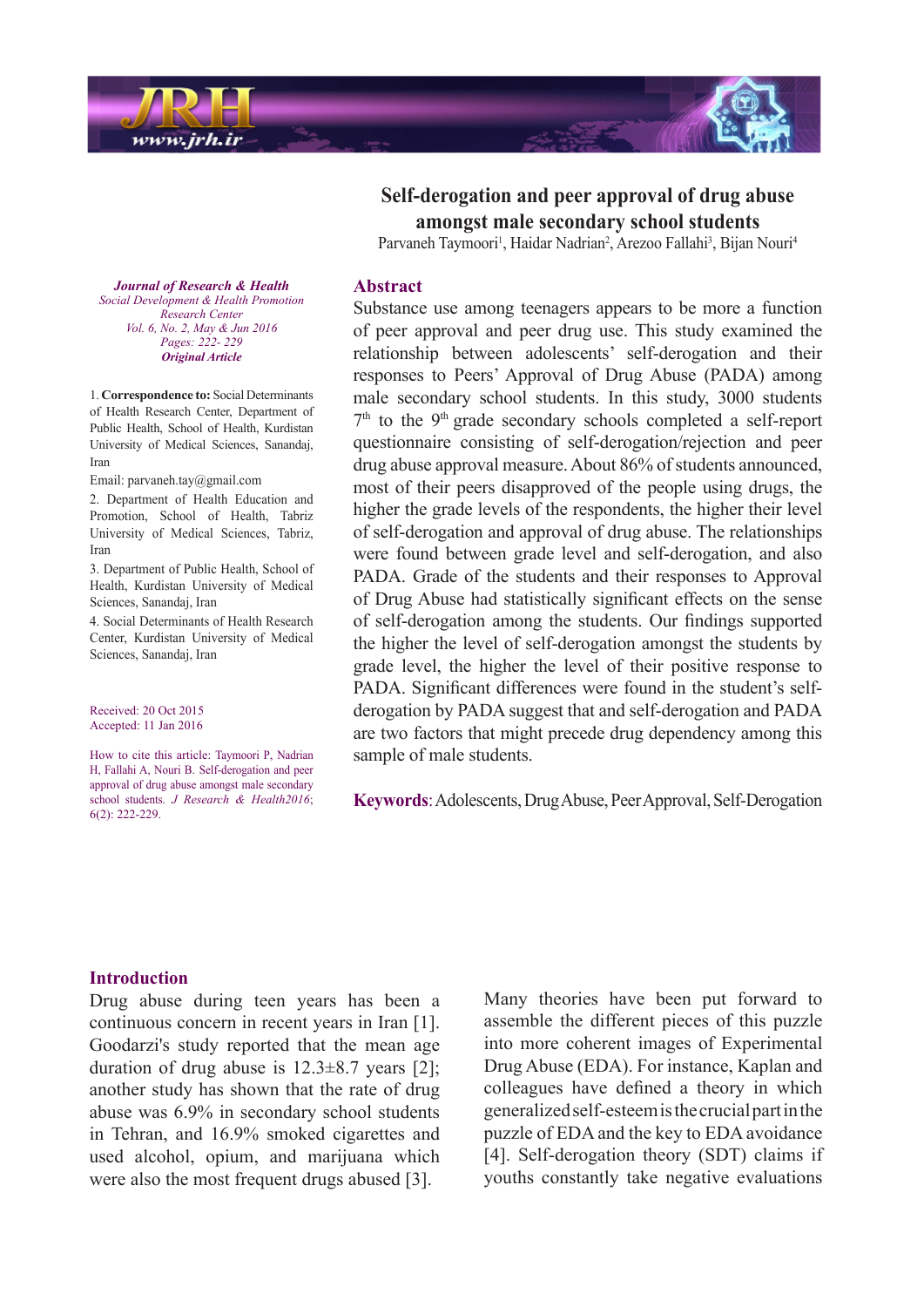from others or they sense a lack in socially favorable attributes, they will experience low self-esteem and recurrent self-derogation [5,6]. Self-Derogation express the person's poor self-image, inefficacy expectations, and submissiveness toward others generally seem friendly, neutral and hostile [7]. Self-derogating feeling rejected or deficient in conventionally respected ways might (a) become separated from conventional role models, (b) feel driven to rebel symbolically against conventional respect can be promoted by engaging in standards, and (c) consider that their selfalternatives to conventional behaviors. Some studies in the literature have investigated the relationship between self-derogation and drug abuse were investigated by Thoma RJ [8], and Roman S, Shin H, Ybrandt H, Mcknight L [9-12]. Moreover, it was found that teens having low self-esteem engaged in aggressive behavior had a greater chance of externalizing problems like antisocial behavior and delinquency  $[13]$ .

A large body of related literature is documented the links between self-derogation, relationship with deviant peers and adolescent substance use  $[5,7,14]$ . More specifically, Kaplan and Johnson [15] have posited that relationships with deviant peers provide a source of social support, make less the effects of internalized social control methods and likely reward for taking deviant behaviors. In another study, Taylor showed self-derogation and peer approval of substance use independently could predict drug dependence.

The patterns of interaction drug use and social factors have also developed as a framework to explaining drug use among students. Peer pressure to abuse drugs  $[1,2]$ , group messages related to the approval of abuse, parental approval of smoking, drinking, or using drugs  $[16,17]$ . Furthermore, definite temperament traits [18-20], such as low self-esteem  $[21,22]$  or living in single-parent families  $[23,24]$  are reported as influential factors in student drug abuse.

To our knowledge, no prior study has examined the interrelationships between self-derogation and response to peer approval drug abuse among Iranian culture. Therefore, exploring the interrelationships that might result in different patterns around social norms for Iranian males remains unclear. Thus, addressing a gap in the related literature would help not only for male Iranian adolescents but also for similar cultural and immigrant groups that have been neglected to date in the drug abuse literature. This study investigated the proportion of self-derogation and Peers' Approval of Drug Abuse (PADA) and the effect of PADA and derogation among the students was tested. grade of the students on the sense of self-

# **Method**

A cross-sectional study was conducted in 2014. Participants were selected using a cluster randomized sampling method. Based on the results of our pilot study and using a  $0.95$  confidence level, it was concluded that a sample size of  $2970$  would reach to  $0.90$ power for statistical tests. Adolescents were recruited from 35 out of 133 secondary schools (also known as orientation cycle, goes from the  $7<sup>th</sup>$  to the 9<sup>th</sup> grade of the K-12 education in Iran) in Sanandaj, Iran. At each secondary school, three classes from each grade of  $1$  to  $3$  were selected for inclusion. All respondents were told about the confidentiality of the results. The study was approved by the educational authorities and by the institutional human participants committee. The study investigator sent a written information sheet and consent form for the parents and participants to sign.

Prior to participation, investigators sent a written information sheet and consent form for the students to sign. The Ethical Committee of Kurdistan University of Medical Sciences approved the study.

Self-derogation/rejection and peer drug abuse approval were measured by a scale based on Taylor's instrument. To ensure content validity, we used strategies for translation and cultural adaptation of scales recommended by the World Health Organization [25]. This method involves several steps. In the first stage, an English version of the self-derogation/ rejection and peer drug abuse approval were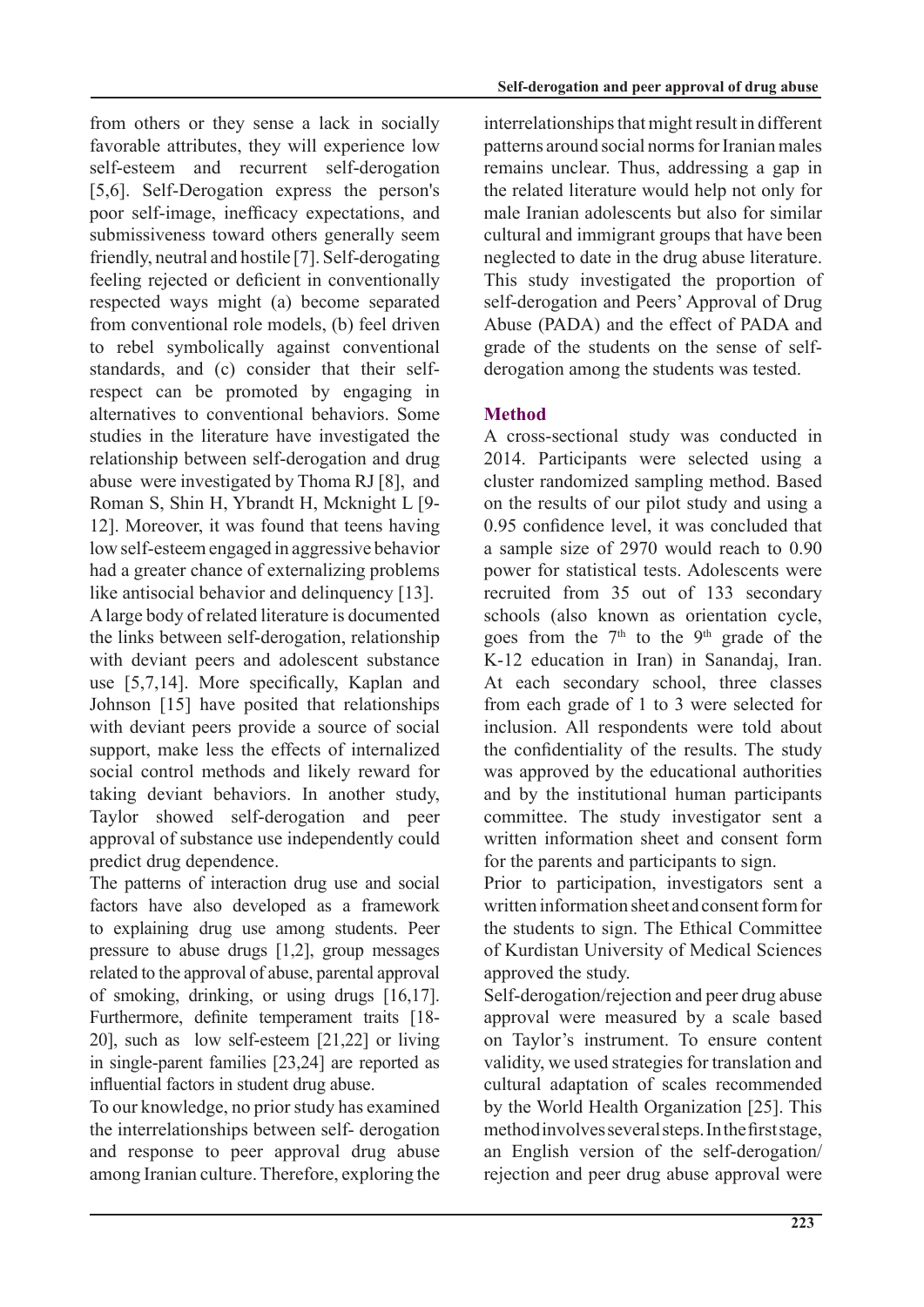given two professional translators to translate into Farsi independently. Then, two bilinguals converted the translated instrument into the original language (English) to assure retention of the original meaning. Four bilingual Iranians comprising a psychologist, health behavior, health education, and instrument development experts were asked to evaluate the pilot instrument for appropriateness and relevance of the items. This step was done to make sure face validity. These experts were asked to review the translated items for each scale and to evaluate the items' relevance to Iranian culture, appropriateness for Iranian use, and clarity as the measures of Context Validity Index (CVI) [26]. Experts were asked point scale:  $4 = \text{very relevant}$ ,  $3 = \text{relevant}$ to evaluate each item from the scale on a fourwith some adjustment as to phrasing,  $2 = \text{only}$ relevant if phrasing is profoundly adjusted and  $l =$  irrelevant. For each item, experts could propose improvements in wording. The CVI calculated by counting the number of experts that rated an item as three and four, and then divide the obtained number of experts. The CVI scale's score of greater than 0.79 was considered to confirm the content validity of the scale [27]. The instruments were then revised tested using 85 male participants who were and modified. The questionnaire was pilotstudents from randomly selected secondary schools in Sanandaj, Iran (age range: 12 to 15 years). This was a separate pool of participants from those who participated in the larger study and the data from these participants were not included in the analyses. Revisions in wording and presentation were made based on empirical findings and recommendations from pilot study participants. Questionnaires were administered to students in their classrooms and took 20 minutes. The investigator remained in the room during questionnaire administration and answered any questions. The measure used to assess self-derogation was an 11-item scale with 4 possible answers  $(e.g., I don't like myself as much as I used to).$ A 4-point Likert-type scaling was used  $(1 =$ Not true at all;  $2 = Not$  very true;  $3 = Pretty$  true; and  $4 = \text{Very True}$  as the possible answers.

PADA was measured on a 4-item scale with a 4-point Likert scale ranging from  $l$ , Disapprove a lot; 2, Disapprove a little; 3, Approve a little; and 4, Approve a lot. As marijuana and cocaine are not used prevalently in Iran, questions 2 and 3 were excluded (which are about these two drugs) from the scale and instead they were replaced with a question on hookah. Therefore, the number of items for this scale in the present study was reduced to three (e.g., How do you think your close friends feel about people who Smoke cigarettes?).

In order to examine the utility of the scales and to identify the benefits/problems related to the design, a pilot study was conducted. The questionnaire was pilot-tested using 50 students. The data were used to estimate the internal consistency of the scales, using Cronbach's coefficient alpha. The reliability coefficients for self-derogation scale and PADA were 0.89 and 0.78, respectively. Collected demographic data relating to the students included age, grade in secondary school.

Statistical Package for Social Sciences (SPSS-<br>22) was used for data analysis. Descriptive statistics,  $X^2$  analyses were conducted to derogation and peer approval dichotomized derogation and (PADA). The scores selfdescribe the relationship between selfinto low and high level (below and above the mean score respectively). Logistic regression analysis was then conducted to study the effect of grade level and (PADA) on self-derogation simultaneously. The responses to specific self-derogation items were dichotomized into agree or disagree, and approve or disapprove for peer approval of drug abuse.

## **Results**

The adolescents' mean age was 13.79 ( $\pm$  $1.10$ ) years and age range: 12 to 16 years. The findings of the present study showed that from all respondents,  $953$   $(31.8\%)$ , 1107 (36.9%) and 940 (31.3%) students were in the first, second and third grades,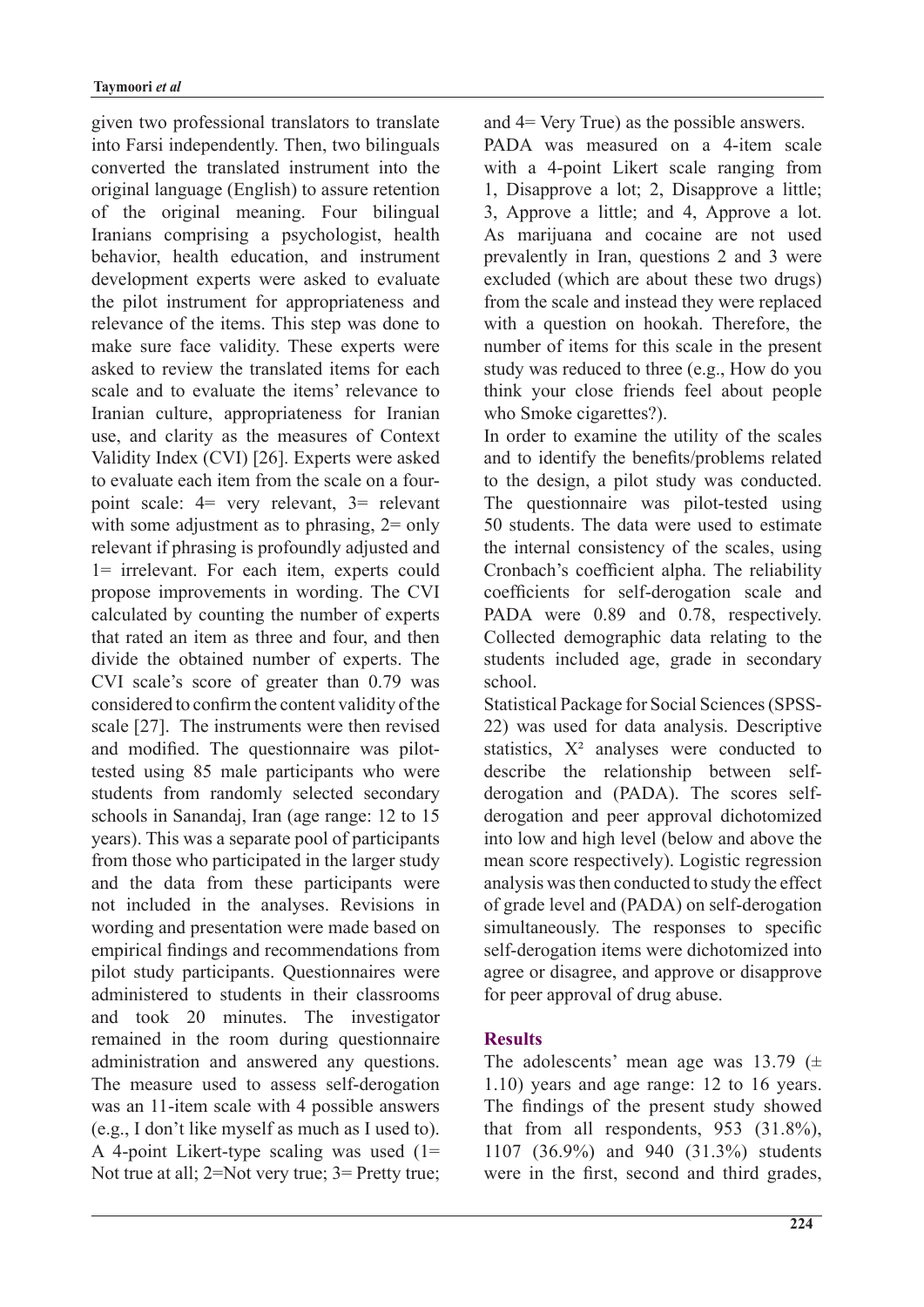respectively. In addition, 1326 students  $(44.2\%)$  were studying in schools located in the city center,  $572$  students  $(19%)$  were in suburban area schools, and 1102 students  $(36.8\%)$  were studying in areas with favorable economic conditions.

| How do you think your close<br>friends feel about people who: | Disapprove a lot | Disapprove a little | Approve a little | Approve a lot |
|---------------------------------------------------------------|------------------|---------------------|------------------|---------------|
|                                                               | N(%              | $N(\%)$             | $N(\%)$          | N(%)          |
| 1. Smoke cigarette?                                           | 2334 (78.6)      | 496 (16.7)          | 77(2.6)          | 62(2.1)       |
| 2. Smoke hookah?                                              | 1835(61.8)       | 826 (27.8)          | 196(6.6)         | 113(3.8)      |
| 3. Drink beer, wine, or liquor?                               | 2079 (70.0)      | 499 (16.8)          | 214(7.2)         | 146(4.9)      |

The distribution of peer approval of substance use across possible answers displayed in Table 1 Of this sample of students, about 86% announced, most of their peers disapproved of the people

using drugs (including cigarette, hookah and alcohol. Table 2 shows the higher the grade levels of the respondents, the higher their level of self-derogation and PADA.

**Table 2** Distribution of PADA and self-derogation across grade level

|       |                             | PADA*           |               | Self-Derogation |
|-------|-----------------------------|-----------------|---------------|-----------------|
| Grade | Low N $(\% )$               | High $N$ $(\%)$ | Low N $(\% )$ | High N $(\%)$   |
| 1st   | 746(78.28)                  | 207(21.72)      | 566(59.39)    | 387(40.61)      |
| 2nd   | 793(71.64)                  | 314(28.36)      | 603(54.47)    | 504(45.53)      |
| 3rd   | 595(63.30)                  | 345(36.70)      | 484(51.49)    | 456(48.51)      |
|       | $*D0$ on $R0$ of $d0$ opens |                 |               |                 |

\*Peers' approval of drug abuse

Statistically significant relationship were also found between grade level and self-derogation  $(p<0.01, df=2, X^2=12.22)$ , and also PADA  $(p<0.01, df=2, X^2=51.93)$  Table 3. Finally, in order to fit a logistic regression we define two dummy variables for second and third grade student and put the first grade as reference .group

| <b>Table 3</b> Distribution of peer approval and self-derogation |                 |               |           |
|------------------------------------------------------------------|-----------------|---------------|-----------|
|                                                                  | Self-derogation |               | Total     |
| <b>PADA</b>                                                      | Low N $(\% )$   | High N $(\%)$ | $N(\%)$   |
| Low                                                              | 1243(58.25)     | 891(41.75)    | 2134(100) |
| High                                                             | 410(47.34)      | 456(52.66)    | 866(100)  |

*derogation-self and approval peer of Distribution* **3 Table**

Table 4 displays the odds ratio, standard errors and confidence intervals for the fitted model. The odds ratio PADA on having self-derogation was 1.50 ( $p<0.01$ ), and the odds ratio in  $2<sup>nd</sup>$  and  $3<sup>rd</sup>$ grade student compared to  $1<sup>st</sup>$  grades for having self-derogation were  $(OR=1.19, CI: 0.99-1.42)$ and  $(OR=1.29, CI: 1.08-1.56)$ , respectively. As shown contrary to the second grade students, the odds to have PADA in third grade students is significantly more than first grade students.

|  |  | Table 4 Effect of PADA and grade level on self-derogation |
|--|--|-----------------------------------------------------------|
|--|--|-----------------------------------------------------------|

|           | $OR*$ | $SF**$ | $CI***$ (95%)   |
|-----------|-------|--------|-----------------|
| PADA      | 1.50  | 0.12   | $(1.28 - 1.76)$ |
| 2nd grade | 1.19  | 0.10   | $(0.99-1.42)$   |
| 3rd grade | 1.29  | 0.12   | $(1.08-1.56)$   |

\*Odds ratio, \*\*Standard error, \*\*\*Confidence Interval

The ORs for comparisons and CIs are for a one-unit increment in the PADA and grade level on having self-derogation.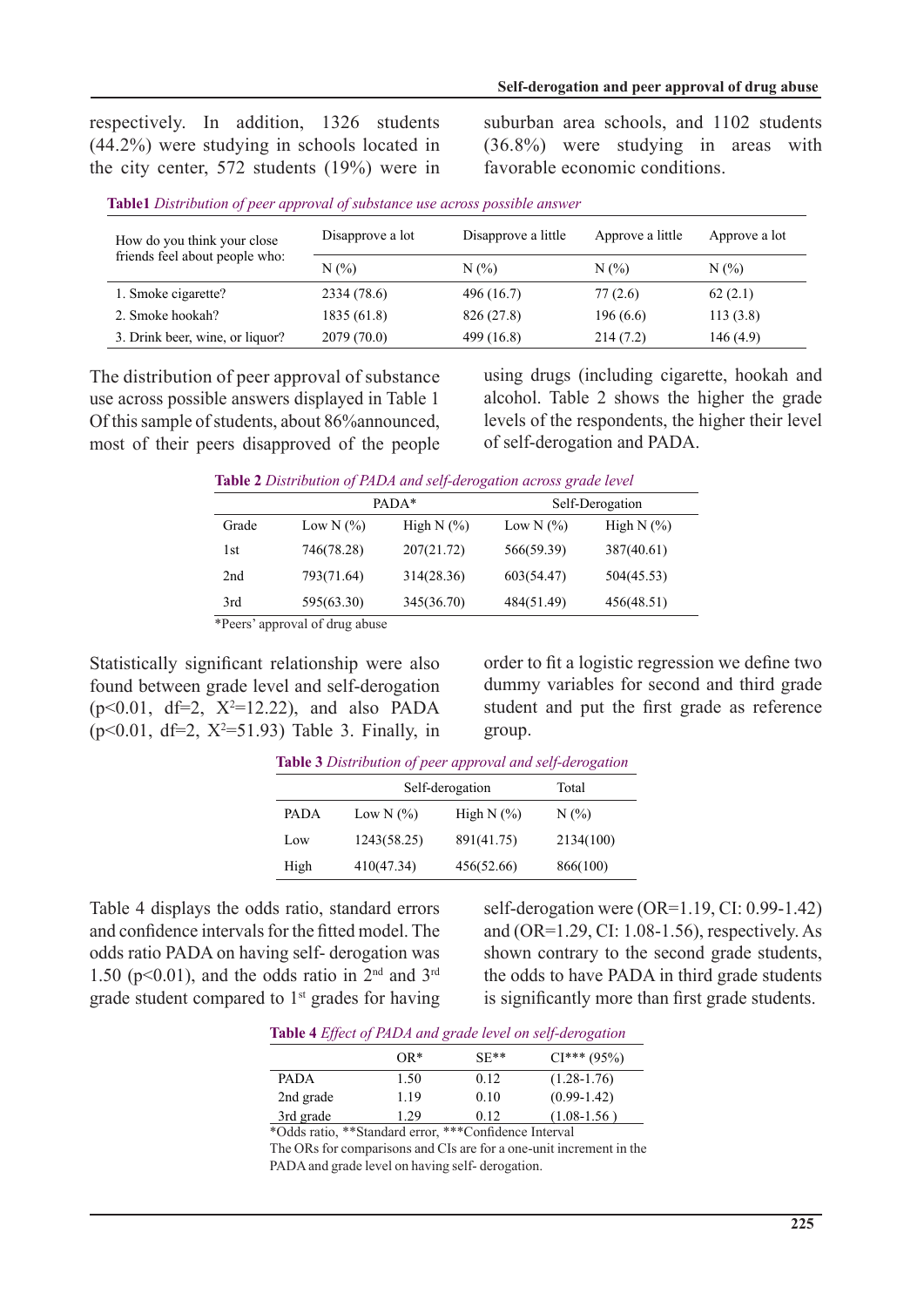### **Discussion**

The aim of this study was to examine the prevalence of self-derogation and PADA among male secondary school students in Sanandaj, Iran. The relationship between adolescents' self-derogation and their responses to PADA was also investigated. The results of the present derogation in students, the higher the level of study illustrated that the higher the level of self-PADA amongst them. Donnelly also found that esteem scores were more likely to be current males and females having lower home selfabusers of smokeless tobacco than those who were not current abusers [28]. Other Iranian studies have shown similar findings [29,30]. These results confirm the idea noted in Kaplan's self-derogation Theory: the relationship between antecedent level of (and increases in) self-derogation and subsequent adoption of deviant responses [31].

Our findings demonstrated that the higher the grade levels of the students, the higher the level of self-derogation. This finding, however, is not consistent with those found in previous studies reporting that self-esteem increased gradually by age or grade level of the students in adolescence  $[32,33]$ . In addition to those health disorders expected to occur for an adolescent, there are some special cultural challenges for Iranian adolescents along with getting older like high expectations for success in academic achievement  $[1]$  to enter university, particularly in late secondary and high schools, because families place much value on university acceptance. Strong parental connections have been shown to raise levels of self-esteem in adolescents and reduce risk of low self-esteem. Adolescents in secondary and junior high schools are also attached to school, so there is a need to explore the relationship between area specific homes and school self-esteem and adolescent drug abuse  $[28]$  in a cultural context where family bonding is still emphasized. In line with the findings of Lee  $[32]$ , the results of the present study showed that the level of self-derogation amongst students was more than moderate. However, analysis of its items showed that the ratio of true answers (pretty true and very true) for "I wish I could have more respect for myself" and "I feel I do not have much to be proud of" was 64.5 and  $53.4\%$ , respectively. These results showed that although the level of self-derogation amongst students was more than moderate, there were some domains of self-esteem which should be considered in the interventions

In terms of the students' responses to their PADA, it was found that about 86% disapproved of smoking cigarettes and hookah, and drinking alcohol. However, paying more attention to their answers, it is considerable that the students' approval of drinking alcohol among their peers is more than smoking hookah and cigarettes, respectively; also, their approval of smoking hookah is more than smoking cigarettes. Previous Iranian research studies have also reported drinking alcohol as the most prevalent form of illicit drug abuse among Iranian secondary school students [1, 34]. The results of a study amongst adolescent males in Tehran, Iran illustrated that alcohol and drug abuse are associated with sexual behavior [35] and other risk-taking behaviors in Iranian adolescents [36]. It is surprising that despite a ban on alcohol consumption for all age groups in Iran, its use by adolescents could not be prevented. The findings related to students' approval of smoking hookah and cigarette is apparently related to cultural tolerance for smoking hookah. Therefore, planners and policy-makers should pay particular attention to these perceived messages of family approval toward smoking hookah which might be a primary predictor for drug abuse in later life  $[37]$ .

The findings demonstrated that the students' responses to PADA had major effects on the sense of self-derogation amongst the students. Similar findings have [33] [38] [39] reported statistically significant effects of delinquency on self-esteem. In the study conducted by Taylor  $[16]$  it was concluded that the utility of PADA and self-derogation should be primarily emphasized in designing any prevention and interventional programs, and that such interventions should be conducted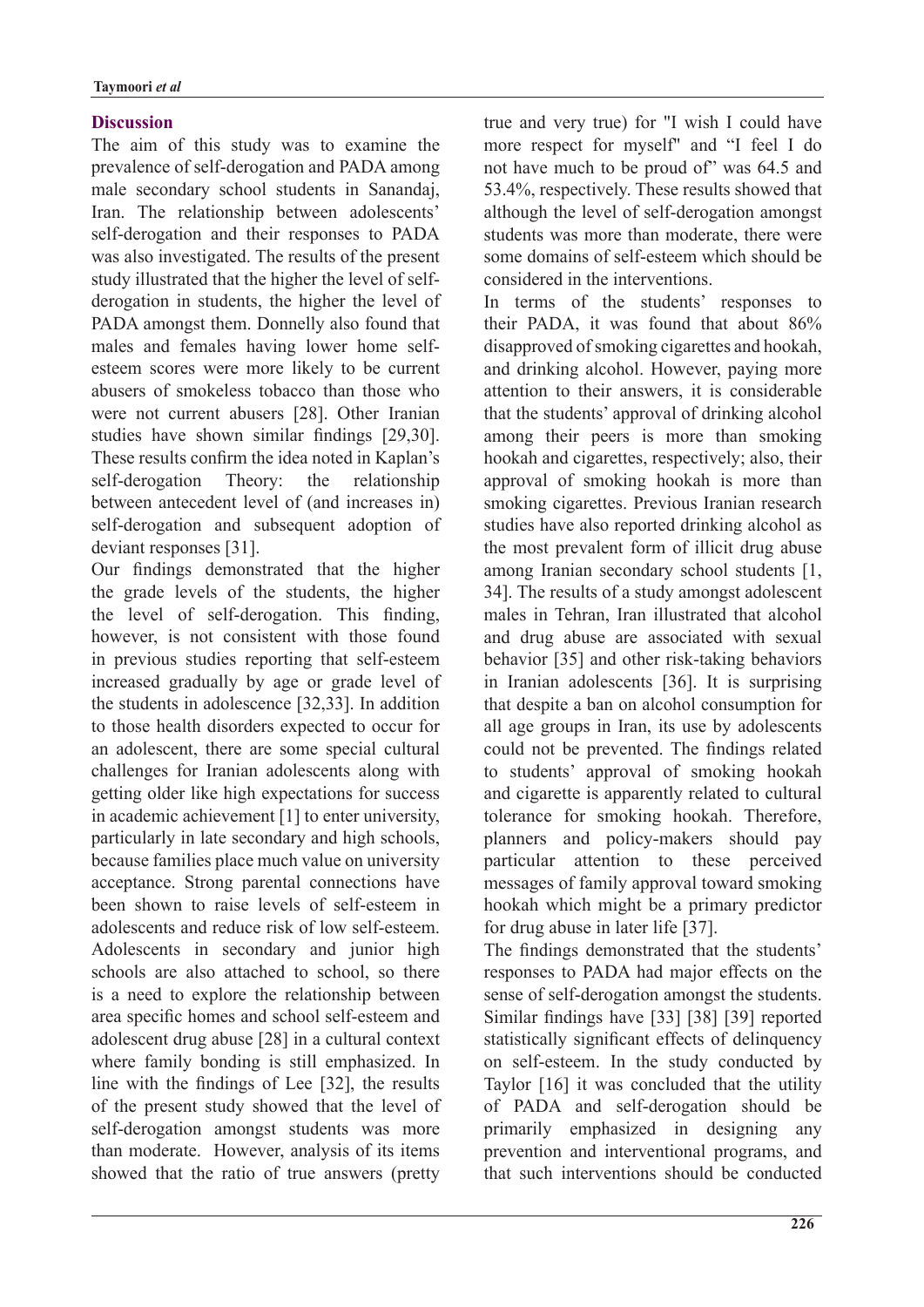before adolescents reach ages that are related to initiating drug abuse. The findings of the present study complemented this conclusion in the way that PADA should be considered as the core category, while recognizing high-risk individuals in order to initiate early intervention programs and prevention.

### **Conclusion**

In the present study, significant differences were found in the student's self-derogation by PADA. Moreover, there was a statistically significant relationship between the students' response to PADA and their sense of self-derogation. These findings suggest that PADA and self-derogation are two factors that might precede drug dependency among this sample of male students. The findings of the present study supported Kaplan's Self-derogation Theory in that the higher the level of self-derogation amongst the students by grade level, the higher the level of their positive response to PADA. However, considering the ambiguous causal relationship between self-derogation and PADA, more research studies, especially qualitative ones, are recommended. There is also need to consider some factors like higher-grade level that make these boys more vulnerable to higher the level of self-derogation. There were several limitations of the present study. Firstly, we did not include females in the study and it is impossible to generalize the results and include females. Secondly, because of limitations, we could not investigate drug abuse amongst the respondents. The prediction rate of drug abuse by PADA and self-derogation could have been calculated and thus more valuable results inferred. Furthermore, data was self-reported and thus had all possible complications that go with this type of data.

### **Acknowledgments**

The authors thank University of Kurdistan Medical Sciences for financial support and also all of the participants who gave time to .collaborate

### **Contribution**

Study design: PA

Data collection and analysis: PA, BN Manuscript preparation: PA, HN, AF

### **Conflict to Interest**

"The authors declare that they have no competing interests."

### **Funding**

The authors received financial support (University of Kurdistan Medical Sciences; code:  $88/42$ ) for the research, authorship and/ or publication of this article.

### **References**

1- Momtazi S, Rawson R. Substance abuse among Iranian high school students. Curr Opin Psychiatry2010; 23(3): 221-6.

2- Goodarzi F, Karrari P, Eizadi-Mood N, et al. Epidemiology of drug abuse (chronic intoxication) and its related factors in a MMT clinic in Shiraz, Southern Iran. Birjand University of Medical Sciences 2011;  $4(4)$   $377-9$ 

3- Farhadinasab A, Allahverdipour H, Bashirian S, Mahjoub H. Lifetime pattern of substance abuse, parental support, religiosity, and locus of control in adolescent and young male users. *Iran J Public Health*  $2008$ : 37(4): 88-95.

4- Kaplan HB. Self-attitudes and deviant response. Soc *F*1975; 54(4): 54: 788.

5- Kaplan HB, Martin SS, Robbins C. Application of a general theory of deviant behavior: Self-derogation and adolescent drug use. *J Health Soc Behav1982*: 274-94.

6- Kaplan HB, Martin SS, Robbins C. Pathways to adolescent drug use: Self-derogation, peer influence, weakening of social controls, and early substance use. 270-89. 1984:*Behav Soc Health J*

derogations and the interpersonal theory. *J Pers Soc* 7- Horowitz LM, Locke KD, Morse MB, et al. Self-Psychol1991; 61(1): 68.

8- Thoma RJ, Monnig MA, Lysne PA, et al. Adolescent substance abuse: the effects of alcohol and marijuana on neuropsychological performance. *Alcohol Clin Exp* Res2011; 35(1): 39-46.

9- Roman S, Cuestas PJ, Fenollar P. An examination of the interrelationships between self-esteem, others' expectations, family support, learning approaches and academic achievement. Studies in Higher Education2008; 33(2): 127-38.

10- Shin H. Does depression moderate or mediate the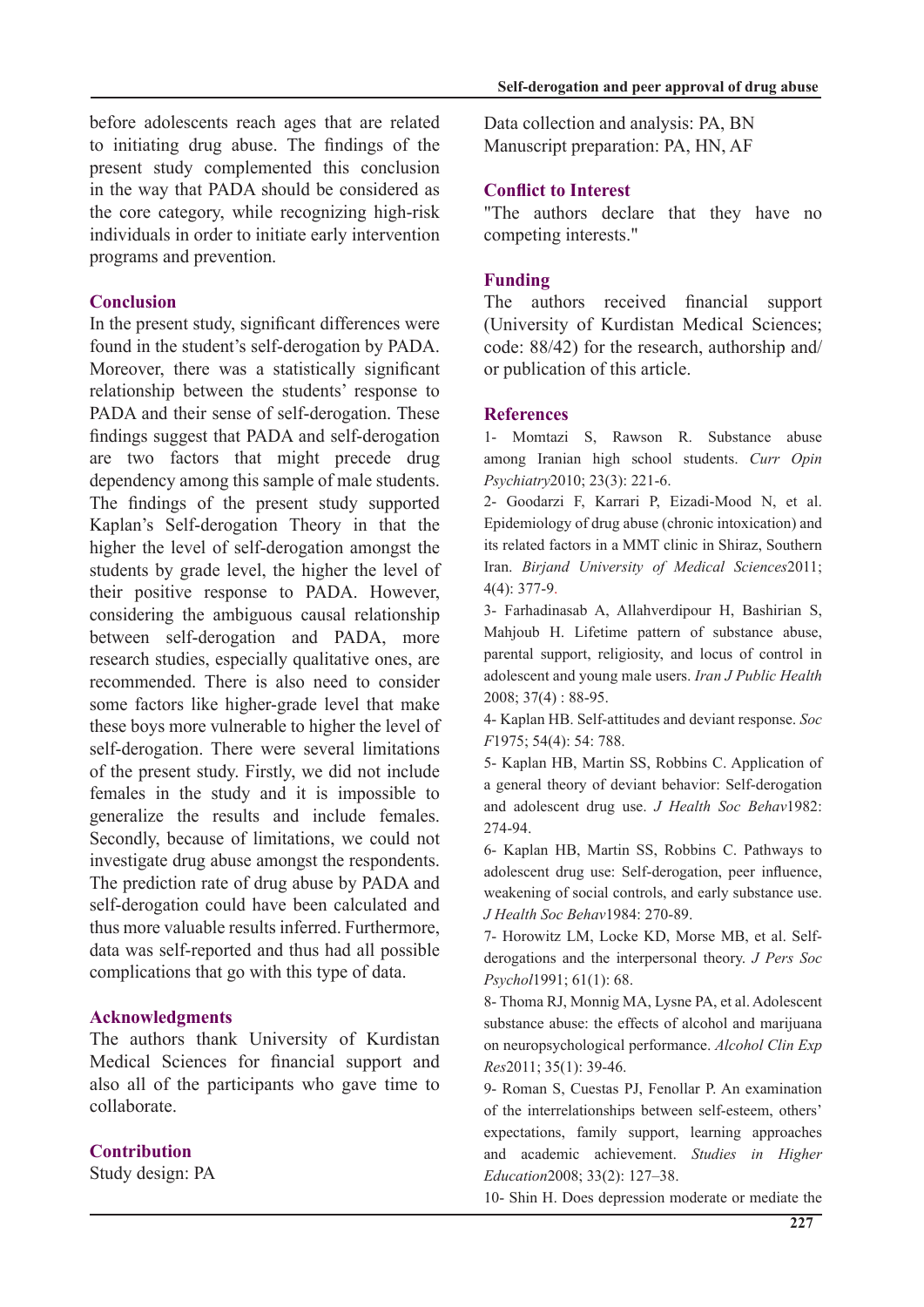relations between deficits in competence and aggression? A short-term longitudinal study of Korean children. School Psychology International 2010: 31(4): 331-52.

11- Ybrandt H, Armelius K. Peer aggression and mental *health* problems. Selfesteem as a mediator. *School* Psychol Int 2010; 31(2): 146-63.

12- Mcknight L, Loper A. The effect of risk and resilience factors on the prediction of delinquency in adolescent girls. School Psychol Int2002; 23(2): 186-98.

13- Donnellan MB, Trzesniewski KH, Robins RW, Moffitt TE, Caspi A. Low self-esteem is related to aggression, antisocial behavior, and delinquency. Psychol Sci2005;16(4): 328-35.

14- Kaplan HB, Johnson RJ, Bailey CA. Deviant peers and deviant behavior: further elaboration of a model. Sch Psychol Q1987; 50(4): 277-84.

15- Kaplan HB, Johnson RJ. Social deviance: Testing a general theory. New York: Kluwer academic/plenum publishers; 2001.

16- Martino SC, Ellickson PL, Mc Caffrey DF. Multiple trajectories of peer and parental influence and their association with the development of adolescent heavy drinking. *Addict Behav* 2009; 34(8): 693-700.

17. Substance abuse and mental health services administration,  $2011$ . Results from the  $2010$ national survey on drug use and health: summary of national findings, NSDUH series H-41, HHS publication No. (SMA) 11-4658. Rockville, MD: Available atURL:http://www.samhsa.gov/data/ NSDUH/2k10NSDUH/2k10Results.pdf. Accessed Jan, 2014.

18- Myers MG, Aarons GA, Tomlinson K, Stein MB. Social anxiety, negative affectivity, and substance use among high school students. Psychology of Addictive Behaviors<sup>2003</sup>; 17(4): 277.

19- Wills TA, Sandy JM, Yaeger A. Temperament and adolescent substance use: An epigenetic approach to risk and protection. *J Pers* 2000; 68(6): 1127-51.

20- Windle M, Windle RC. Adolescent temperament and lifetime psychiatric and substance abuse disorders assessed in young adulthood. Personality and Individual Differences2006; 41(1): 15-25.

21- Geramian N, Akhavan S, Gharaat L, Tehrani AM, Farajzadegan Z. Determinants of drug abuse in high school students and their related knowledge and attitude. J Pak Med Assoc 2012; 62(2-3): 62-6.

22- Mohammadpoorasl A, Nedjat S, Fakhari A, Yazdani K, Foroushani AR, Fotouhi A. Substance Abuse in High School Students in Association with Socio-Demographic Variables in Northwest of Iran. *Iran J Public Health* 2012;  $41(12): 40.$ 

23- DeLeire T, Kalil A. Good things come in threes: single-parent multigenerational family structure and adolescent adjustment. *Demography* 2002; 39(2): 393-413.

24- Hemovich V, Lac A, Crano WD. Understanding early-onset drug and alcohol outcomes among youth: the role of family structure, social factors, and interpersonal perceptions of use. Psychol Health Med<sub>2011</sub>;16(3):249-67.

25- MacKinnon DP, Lockwood CM, Williams J. Confidence limits for the indirect effect: distribution of the product and resampling methods. Multivariate Behav Res 2004; 39(1): 99-128.

26- Polit DF, Beck CT. The content validity index: are you sure you know what's being reported? Critique and recommendations. Res Nurs Health 2006; 29(5): 489-97.

27- World health organization. Process of translation and adaptation of instruments. n.d. Available at URL: http://www.who.int/substance\_abuse/research\_tools/ translation/en/index.html. Accessed Jul 16, 2014.

28- Donnelly J, Young M, Pearson R, Penhollow TM, Hernandez A. Area specific self-esteem, values, and adolescent substance use. *J Drug Educ* 2008; 38(4): 389-403.

29- Geramian N, Akhavan S, Gharaat L, Tehrani A, Farajzadegan Z. Determinants of drug abuse in high school students and their related knowledge and attitude. J Pak Med Assoc 2012; 62(3-2): S62-6.

30- Jabbari Beyrami H, Bakhshian F, Vahidi R, Mohammadpour Asl A. High risk behaviors and attitudes of secondary school students in Tabriz toward drugs of abuse. Iranian Journal of Psychiatry and Clinical Psychology 2008; 14(3): 350-4.

31- Kaplan HB. Self-Attitudes and deviant behavior: new directions for theory and research. Youth and Society<sup>1982</sup>; 14(2): 185-211.

32- Lee KJL. Self-esteem and delinquency in South Korean adolescents: latent growth modeling. School Psychology International 2012;33: 54-68.

33- Chung IJ. Developmental trajectories of adolescent self-esteem and their predictors on Korean youth. Studies on Korean Youth 2007; 18: 127-66.

34- Ahmadi J, Hasani M. Prevalence of substance use among Iranian high school students. Addict Behav2003; 28(2): 375-9.

35- Mohammadi MR, Mohammad K, Farahani FK, et al. Reproductive knowledge, attitudes and behavior among adolescent males in Tehran, Iran. Int Fam Plan